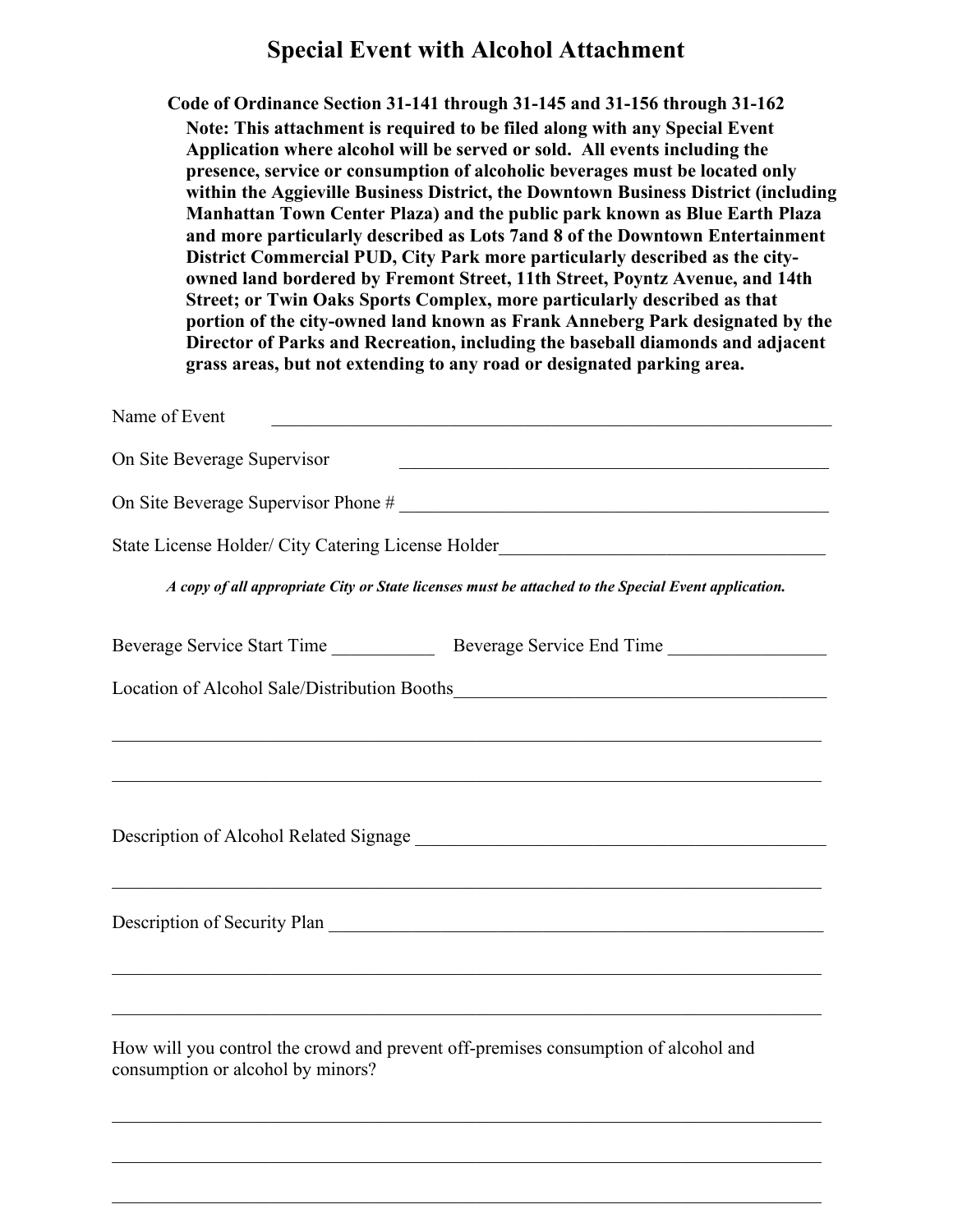How will you identify persons of legal drinking age? \_\_\_\_\_\_\_\_\_\_\_\_\_\_\_\_\_\_\_\_\_\_\_\_\_\_\_\_\_\_\_\_\_\_\_\_\_\_\_\_\_\_\_\_\_\_\_\_\_\_\_\_\_\_\_\_\_\_\_\_\_\_\_\_\_\_\_\_\_\_\_\_\_\_\_\_ What type of containers will the alcohol be served in?

*These containers must be distinctly different than those provided for non-alcoholic beverages and must also be distinctive by vendor.*

## Pre-Event Best Practices Checklist

Have adjacent businesses been notified of the event?

Have businesses licensed to sell alcohol been made aware that in order to extend their premises and serve outside of their establishment during the event they must receive an extension of premises from the ABC?

Have you listed all participants on the vendor listing for the special event and indicated those extending their alcohol service into the special event area?

Have you indicated all the premises extensions of adjacent businesses that intend to extend their premises on your site plan?

## Special Event with Alcohol Additional Requirements

- In addition to all Special Event Application requirements, an applicant for a permit for a special event that involves alcoholic beverages shall provide the following information related to the service of such beverages: name and contact information for the on-site supervisor of the beverages; copy of the appropriate city and/or state license permitting the service of the beverages; location of sale/distribution booths; related signage; and a security plan detailing how the area in which the beverages are served and consumed will be restricted, monitored, and staffed.
- If the special event includes the possession, service, or consumption of alcoholic liquor or cereal malt beverages, the special event shall be located only within:

\*The Aggieville Business District; or

\*The Downtown Business District (including Manhattan Town Center Plaza); or

\*The public park known, for purposes of this article, as Blue Earth Plaza, and more particularly described as Lots 7 and 8 of the Downtown Entertainment District Commercial PUD; or

\*City Park, more particularly described as the city-owned land bordered by Fremont \*Street, 11th Street, Poyntz Avenue, and 14th Street; or

\*Twin Oaks Sports Complex, more particularly described as that portion of the city owned land known as Frank Anneberg Park designated by the Director of Parks and Recreation, including the baseball diamonds and adjacent grass areas, but not extending to any road or designated parking area.